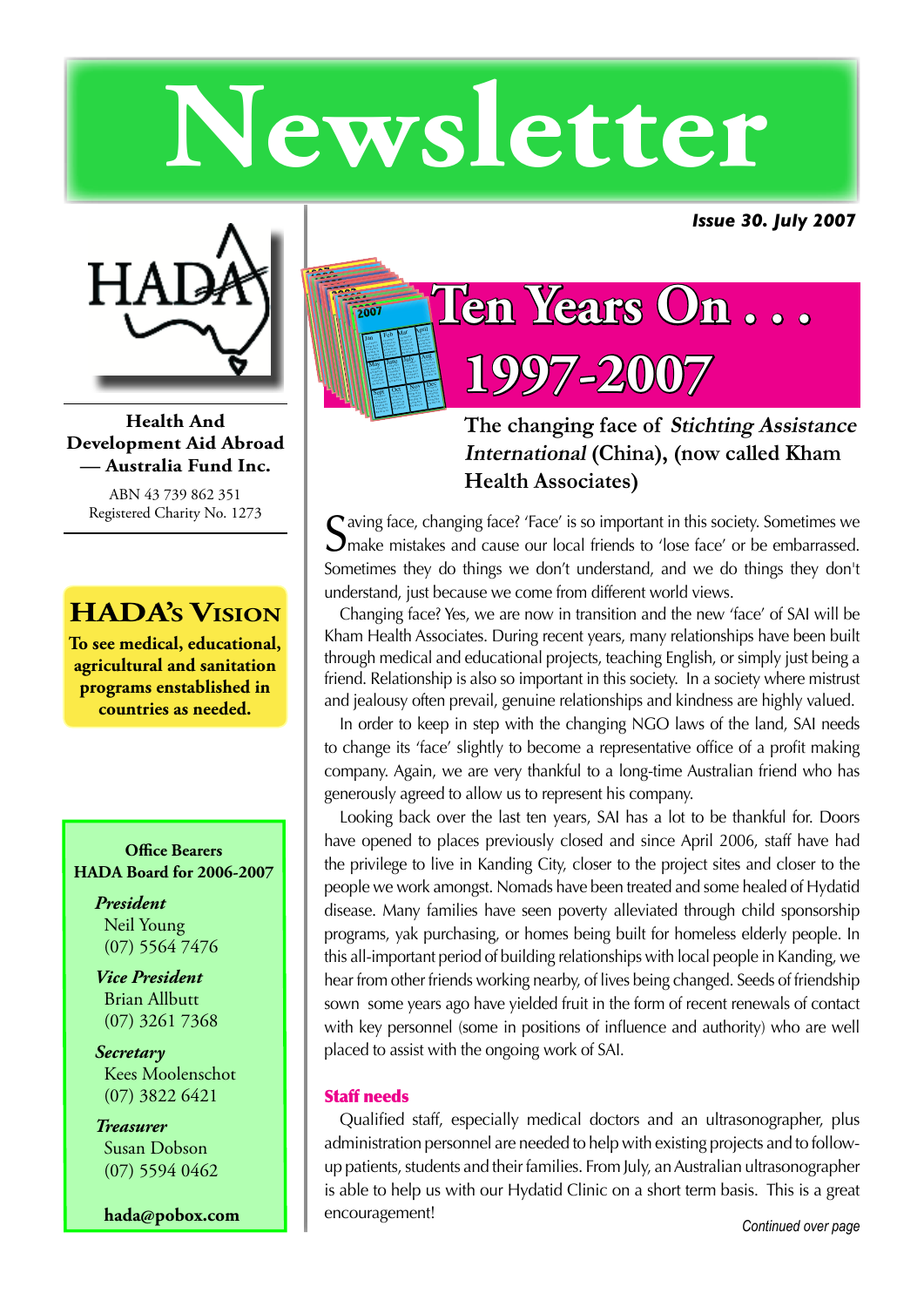XXXXXXXXXX

#### Facts and figures

From a recent survey we have ascertained that our patients (approx. 600 people have been to our clinic) come from areas flung far and wide throughout Shiqu County. The County is 25,141 sq kms, being the largest and remotest in the province. It is a distance of 1,070 kms from Chengdu, the provincial capital. Ninety percent of the County is grassland and lies at an average altitude of 4,000 m above sea level. Plans for this year are to visit previous patients to follow-up their treatment and check on their condition. Some patients take three days to get to the clinic by horseback or walking.

We are also searching for alternative premises for the new office. We have had a suitable temporary solution, but now the office needs to move out to its own premises. One apartment recently viewed could be quite suitable as far as security and good location are concerned. Being on the seventh floor it has the added bonus of a lift, but at the moment the rent is far too high, so we are negotiating with the owner.

00000000000000000000000000000000000000



# **Kurdish Widows' Project**

**Cocation:** The project is located in Shorish Collective Town adjacent to the town of Chamchamal, 70 km south of the City of Sulamaniyah and 40 km north of the City of Kirkuk in northern Iraq.

#### **Community Situation**

Shorish Collective Town is a resettlement town built by the Iraqi Government under Saddam Hussein in the 1980s. It was built to rehouse Kurdish survivors of the government's demolition of Kurdish villages and organised mass disappearances. In this community of thousands, a high proportion of widows or Female Head of Household (FHHs) exists. This is a result of the men

in their villages being apprehended for execution by the Iraqi Government in 1988 under the Anfal campaign. Conservative estimates suggest that 1,500 FHHs exist in the community. A household food security assessment in 2001- 2002 by Save the Children – UK stated the FHHs and their children belong to the poorest and most vulnerable group in northern Iraq.

The women of Shorish have courageously supported and managed their own households and survived chronic poverty with little and irregular external assistance. Since 2001 surviving families of the Anfal have received a small monthly pension from the Kurdish Regional Government. It amounts to approximately \$A124 a month for the whole family. It is not sufficient to support the widow and her dependents. Work opportunities outside the home are relatively non-existent and unsatisfactory at best. Most families survive with limited resources and lack funds for larger household pur-

chases and emergencies. Cultural and religious restraints as well as widespread illiteracy limit women's empowerment.

**AAAAAAAAAAAAAAAAA** 

The local government has made some inroads to improving community infrastructure and services in recent years. Sewage systems, sealed roads and local clinics are being built for the first time. Household incomes, however, remain meagre and vulnerable to risk (sickness, drought, loss of employment). There remains opportunity for organisations to address community development needs and poverty alleviation strategies at the grass roots level.

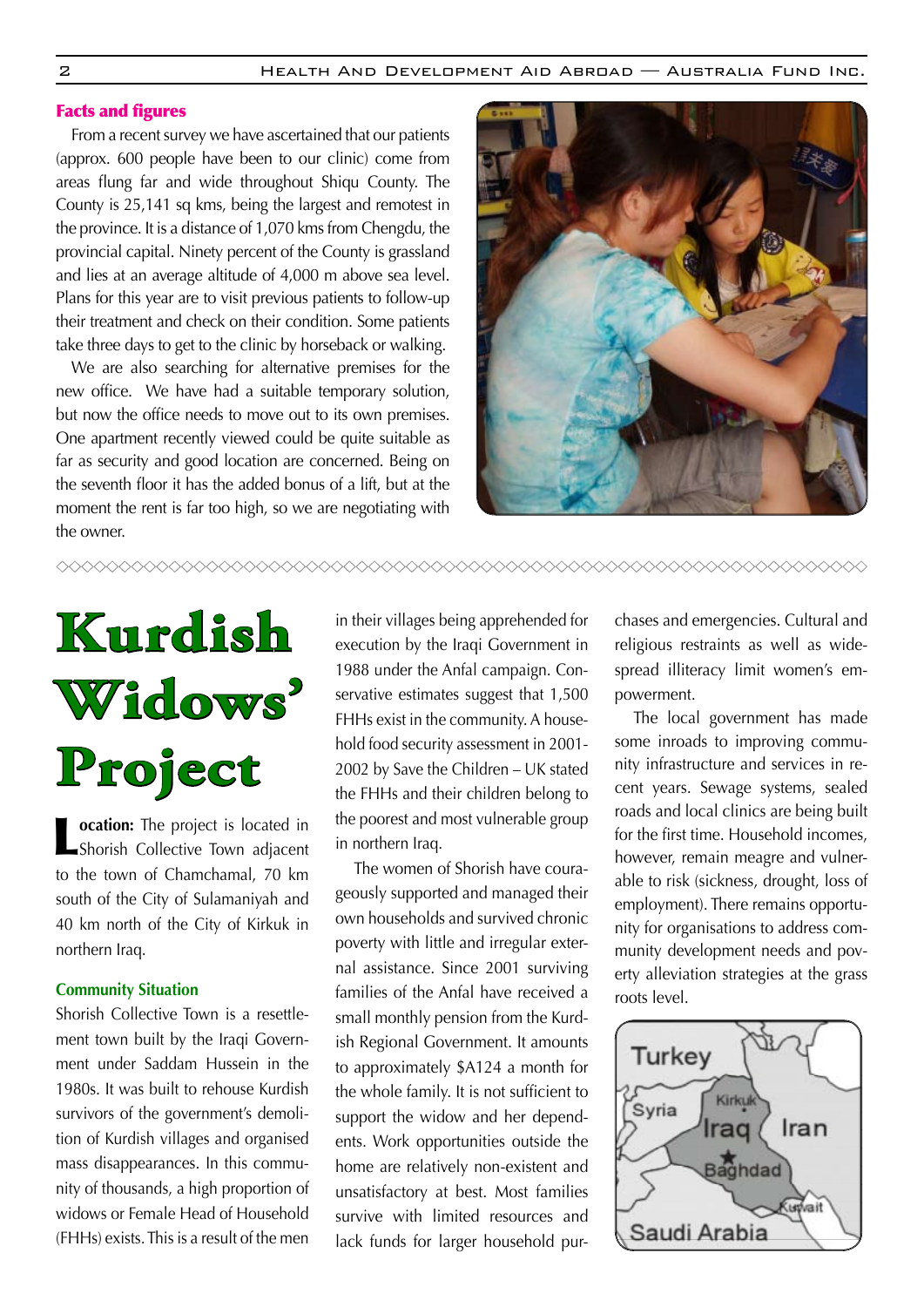This is an existing project that was established in September 2005. The facilitators have worked in the community since 1999 and have had contact with many of the project participants since that time.

Two loan groups currently exist of 12-15 members. Each lady receives \$A496. \$248 is a gift towards an approved purchase and the other \$248 is a loan to be repaid into a group fund over twelve months. Repayment of the loan is at a set day each month and in the presence of the entire group. A record book is documented and signed. Once the loan is fully repaid the money is redistributed and used again, each lady receiving again her \$248. In this way the loan can revolve indefinitely. Both groups exhibit a 100% repayment rate. The first group has repaid its first loan in full and has now started on its second.

The loan does not revert to the initial \$496. It is a first-time bonus. \$496 is given to offset the extreme inflation currently in Iraq since the war. Only \$248 is to be repaid as it is within the capacity of the ladies to pay back. Funds are securely kept in a safe in a group leader's home.

Participants have used their loans to purchase such things as cows, sheep or goats, sewing machines, much needed home maintenance, computers for their children studying at university, fridges and air-coolers.

#### **Project Aim**

- To support the vulnerable and disadvantaged in Shorish Collective Town.
- To provide the poor women with access to small loans for lump-sum purchases of needed items not normally afforded.

#### **Steps**

 Expand the current project and add two new savings and loans groups of twelve members each in six months.

#### **Project Participants**

The participants are twenty-four widows in vulnerable circumstances and the project was planned and designed with members of the par-

All postal mail for HADA should be addressed to: **HADA PO Box 733 ASHMORE CITY QLD 4214** 

ticipant group and local community. We work directly with a key group leader and mentor from the participant group in the selection, implementation and monitoring processes of the project.

#### **Monitoring and Evaluation**

Evaluation is an integral part of the project as a staff member is constantly visiting and residing within the target community. Monitoring operates through receiving continual feedback from the participants concerning the project's structure and procedures. Home visits assess the appropriateness and effectiveness of the loan purchases.

The achievement of the project aims can be monitored and evaluated through:

- Attendance and commitment to monthly loan repayment meetings.
- A high percentage of loan repayments (currently at 100% repayment rate).
- Loan groups being able to manage and maintain project procedures with less and less outside supervision.
- Loans and the consequent purchases meeting actual needs of participants.
- Three-monthly reports to HADA.

HADA would like to see another \$12,000 come in for this project.

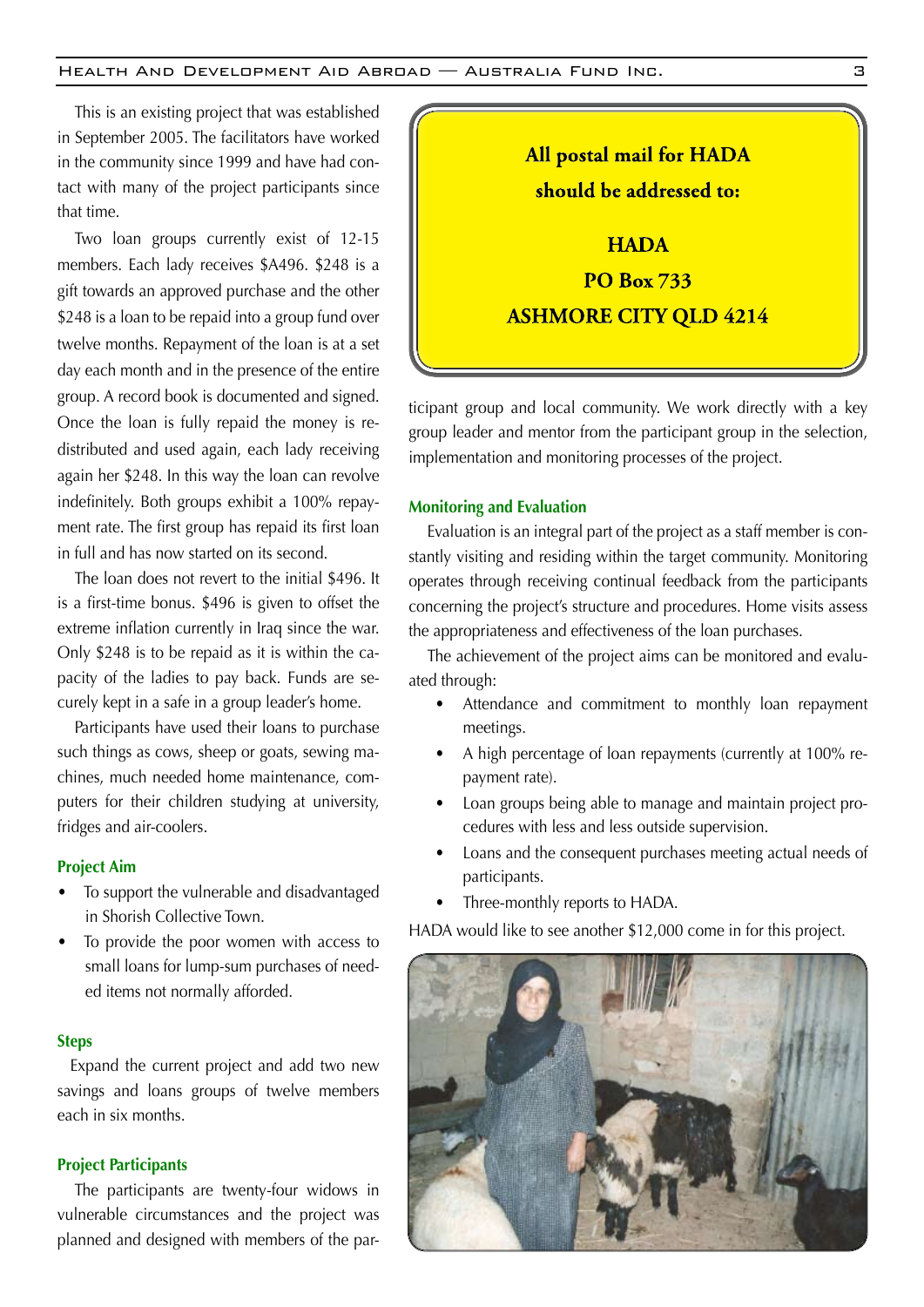# **Current HADA Projects**

#### *These projects have been approved by HADA*

#### **HADA, Yunnan, China**

Managers: Dale and Jackie Bragg

- Project Officer: Gary and Ailin Leong Ninglang: Micro Enterprise Development; clothing for school children; sponsoring
- school children; training English teachers.
- Wenquan: teaching English; training English teachers; sponsoring school children; water purification and heating.
- Longchuan: Micro-Credit loans to poor families in pig and cattle farming to improve the community's standard of living; drug rehabilitation program.

#### **HADA, Astana, Kazakstan**

Manager: Hubrecht (Hubert) de Vos

- Step: training to achieve skills to ensure that people can find gainful employment or go into business themselves.
- Pregnancy Crisis Centre: helping people make sensible family planning decisions; helping women deal with the distress caused by sexual abuse; training counsellors. Open Doors Community Centre: assisting the youth of the community.

#### *Associate organisations' projects*

#### **Kham Health Associates (formerly SAI), Sichuan Province, China**

Managers: Keith and Barbara Richardson

Shiqu: screen and treat people with Hydatids; educate the whole community in Hydatids prevention.

#### **Phnom Penh, Cambodia**

 General Manager: Sharon Lim

Village school projects.

- Manager: Martin Aeme
- Vocational Training Centre: training young people to gain saleable skills in computers, sewing and metal work.

 Manager: Tim Paton

Bridge of Hope: assisting street children to a better life.

#### **Entreaide Globale, Hohhot, Inner Mongolia, China**

Manager: Philip Lam

A Cup of Water: provide finances for poor children to attend school; teach English and English teacher training.

#### **Bridgewater Care, Guiyang, China**

Manager: Karen Malone

Community based home rehabilitation and physiotherapy for recently disabled and trauma patients.

#### **International Assistance Mission, Herat, Afghanistan**

Manager: Iris Jordi

Primary Mental Health: improve mental health care of local people, through training and equipping of medical personnel, community leaders and through the provision of mental health services.

#### **Literacy Project, Côte d'lvoire, West Africa**

Manager: Denise Rhodes

Literacy for teachers and children.

#### **Consulting Training and Support, Oujda, Morocco** Manager: Daniel Boegli

Care of Cerebral Palsy children in their homes.

#### **International Nepal Fellowship, Nepal, Dang Province**

- Manager: Dr Julie Lincoln
- Leprosy and Tuberculosis program.
- CATS Youth assistance program in Gourahi.

#### **Shorish Widows, Northern Iraq**

Manager: Emma Baxter.

Micro-Credit program.

*All projects in the Newsletter are approved for tax deductibility*

Thank you to all who made donations to the *Shorish Widows' Micro-Credit*  **Project.** We have forwarded \$12,000 to Emma Baxter which is helping twelve widows. Now we are looking for another \$12,000 to enable another twelve widows to be assisted.

# *From the Secretary . . .*

*Dear Readers and Supporters of HADA, We're halfway through the year already! And still so much to do.*

*This year SAI celebrates their 10th year of service, a milestone in any one's language. HADA is also approaching a similar milestone and with that in mind, the board has set aside one day in July to "navel-gaze". We hope through this process to locate our strengths and weaknesses and as a result, to improve our service to "the world" and/or the beneficiaries of our projects. In any business, it is sound practice to take stock, review progress, cast off that which hinders and grasp that which improves the work. We would like to invite comments, both positive and negative, which can be brought to that day.* 

*Once again, from all of us, a big THANK YOU. C.L.M. (Kees) Moolenschot Hon. Secretary.*

# **More Wheelchair Donations Open Doors**

**Bridgewater Care, China**

Thanks to funds that have come to us from HADA in the last year, we have been able to donate thirty-five wheelchairs to the poor in two urban communities in southwest China. We have located many people with disabili-

ties who have lost hope for life and have been extremely physically and economically limited. Two 13-yearold children with progressive



neuromuscular diseases, find it impossible to attend school past the third grade. We have continued to not only give them weekly rehabilitation assistance for exercises to slow the disease progression, but also have begun tutoring them. Both are delighted with the opportunity to study again.



**Grace Farm** in Brazil has been handed over to local people and HADA is no longer involved.